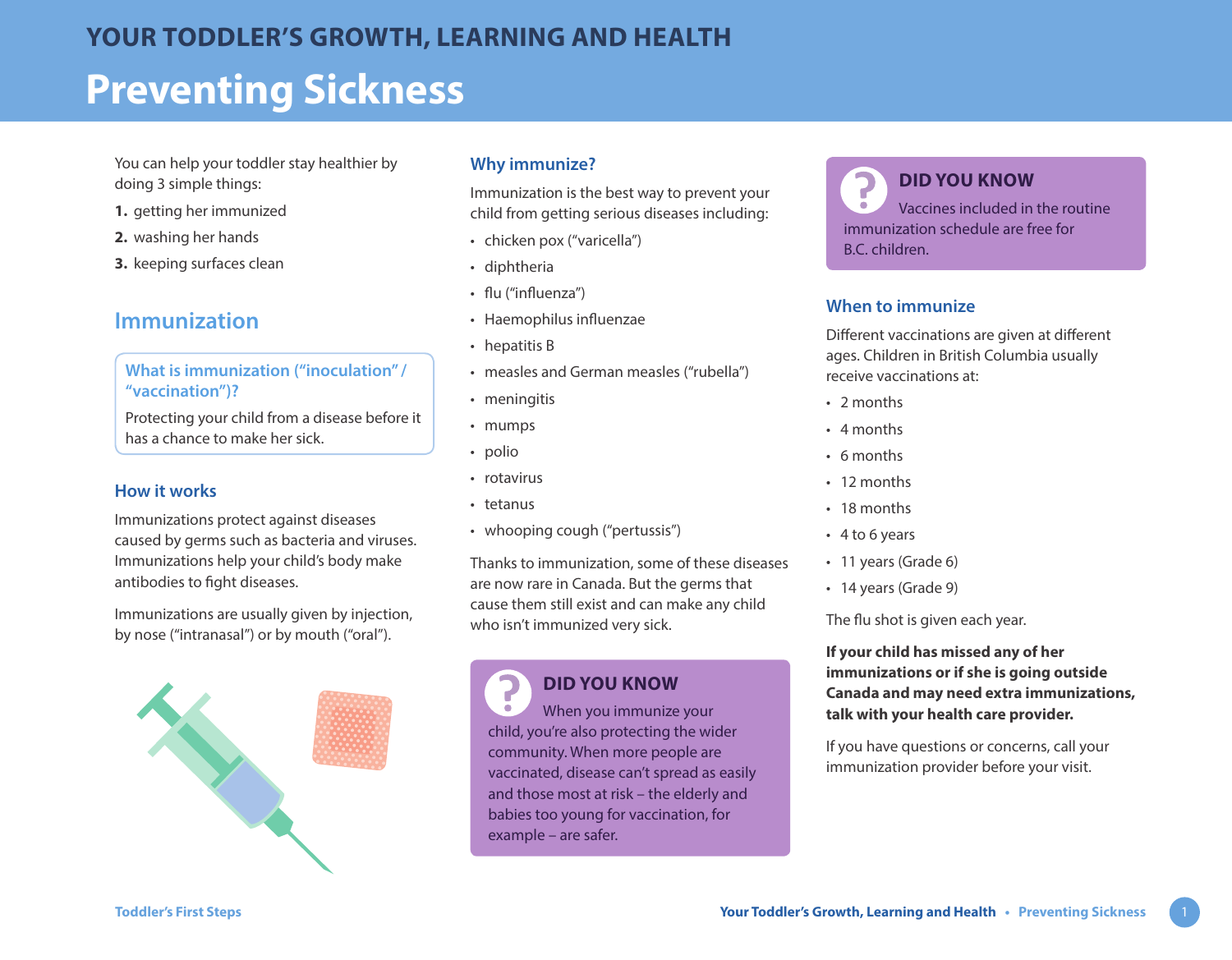**TRY THIS** Use the Child Health Passport (available through your public health nurse) or the immunizebc.ca app to keep track of your child's immunizations. Contact your public health unit or check [immunizebc.ca](https://immunizebc.ca) for updates to the immunization schedule, too.



#### **HOW TO Prepare your toddler for an immunization**

- **1.** Just before you leave, calmly tell her she's getting an immunization that will help her stay healthy. Answer her questions honestly but soothingly. Use words like "poke" or "squeeze" instead of "pain" or "hurt."
- **2.** Try not to let her sense any anxiety you're feeling.
- **3.** Consider putting on a numbing cream or patch before your appointment. If your child is over 12 months old, ask your health care provider in advance where the immunization will be given so you'll know where to apply it.
- **4.** Dress her in clothes that let you easily uncover her arms and legs.
- **5.** Bring a comforting toy or blanket.
- **6.** Hold her on your lap while she's getting the immunization. Comfort her by cuddling or breastfeeding her.
- **7.** Try distracting her with a toy or by helping her do deep breathing.

### **Is it safe?**

Immunization is very safe. Some may cause soreness or slight fever, but these side effects are minor and usually last only 1 or 2 days.

**DID YOU KNOW** Serious side effects to immunizations (such as high fever) are very rare. Choosing not to immunize is much more dangerous, since the risks of the disease are far greater than the risk of side effects.

#### **The flu shot**

The influenza vaccine protects against the viruses expected to cause influenza in the next cold and flu season. It doesn't protect against the germs that cause colds. A flu shot is only effective for 1 year.

The flu shot is recommended for all children each year. It's free to those 6 months to 5 years old, for older children with serious health problems, and for children living with people at risk and those who visit health care facilities. Parents, babysitters and other caregivers of young children should also get a flu shot.

If your toddler is getting a flu shot for the first time, they'll need 2 doses, given 4 weeks apart.